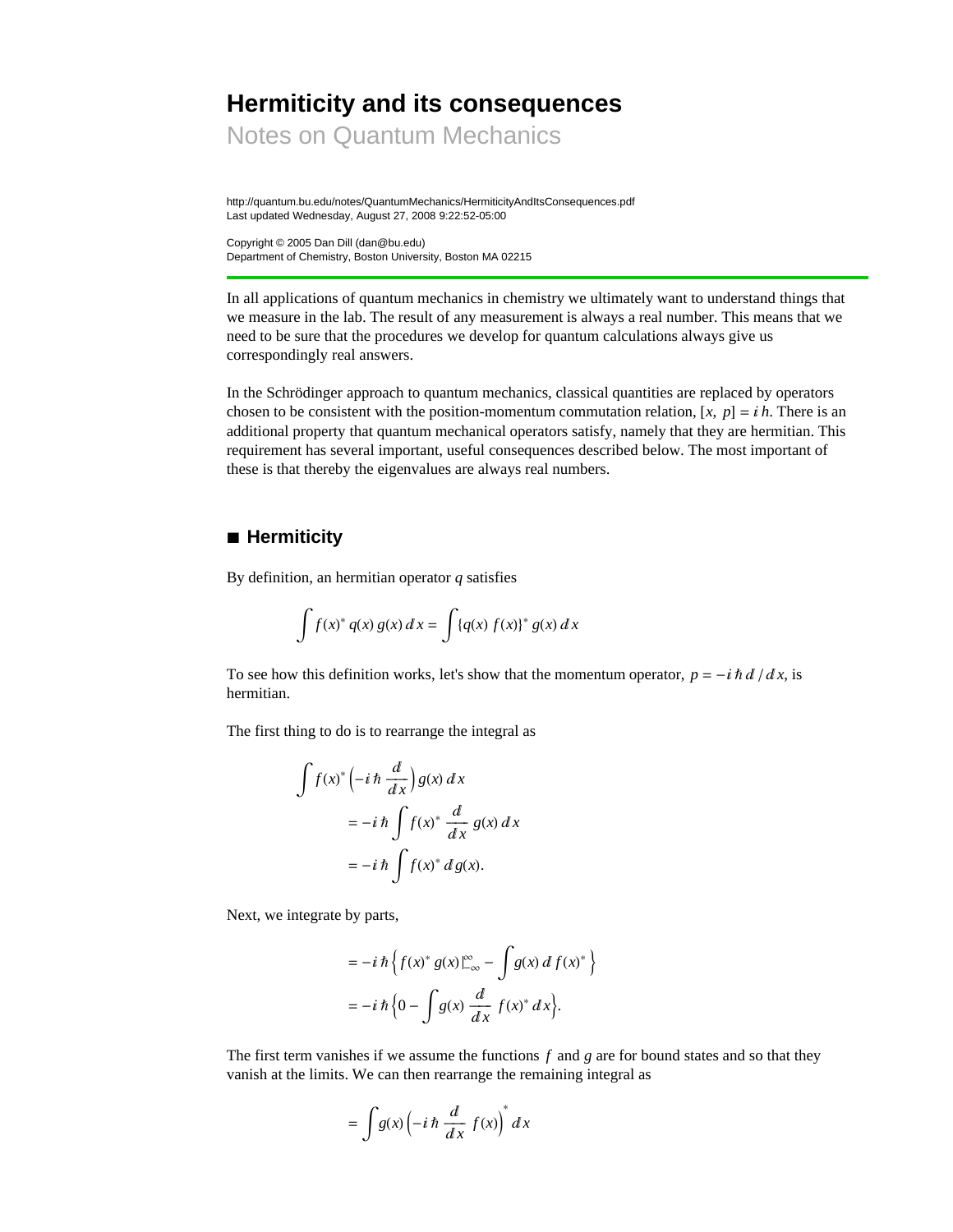and so show that the momentum operator satisfies

$$
\int f(x)^{*} \left(-i\hbar \frac{d}{dx}\right) g(x) dx = \int \left(-i\hbar \frac{d}{dx} f(x)\right)^{*} g(x) dx
$$

which is the definition of hermiticity.

There are three important consequences of an operator being hermitian: Its eigenvalues are *real*; its eigenfunctions corresponding to different eigenvalues are *orthogonal* to on another; and the set of all its eigenfunctions is *complete*.

#### **Examples**

Shoe that the operator  $+i \hbar d / dx$  is hermitian

Show that the operator  $d/dx$  is not hermitian

Use the fact that the momentum operator is hermitian to show that the kinetic energy operator is hermitian. Hint: Show that is an operator, *o*, is hermitian, then the operator  $o^2 = o o$  is hermitian.

Use the fact that the operator for position is just "multiply by position" to show that the potential energy operator is hermitian. Hint: Potential energy is a function of position.

Use the results of the previous two questions to show that the hamiltonian, *H*, is hermitian.

## **à Real eigenvalues**

Let's use the notation that an eigenfunction relation is

$$
q(x) f_j(x) = c_j f_j(x),
$$

where *q* is an operator,  $f_j$  is its *j*-th eigenfunction, and the number  $c_j$  is its *j*-th eigenvalue. If *q* is hermitian, then the eigenvalues  $c_j$  are real numbers.

To see this, we begin by expressing the *j*-th eigenvalue in terms of the integral

$$
\int f_j(x)^* q(x) f_j(x) dx = c_j
$$

where in this step we assume that the eigenfunctions are normalized to 1. Next, we can use the hermiticity property to rearrange the integral on the left hand side as

$$
\int f_j(x)^* q(x) f_j(x) dx
$$
  
= 
$$
\int (q(x) f_j(x))^* f_j(x) dx
$$
  
= 
$$
\int (c_j f_j(x))^* f_j(x) dx
$$
  
= 
$$
c_j^* \int f_j(x)^* f_j(x) dx
$$
  
= 
$$
c_j^*
$$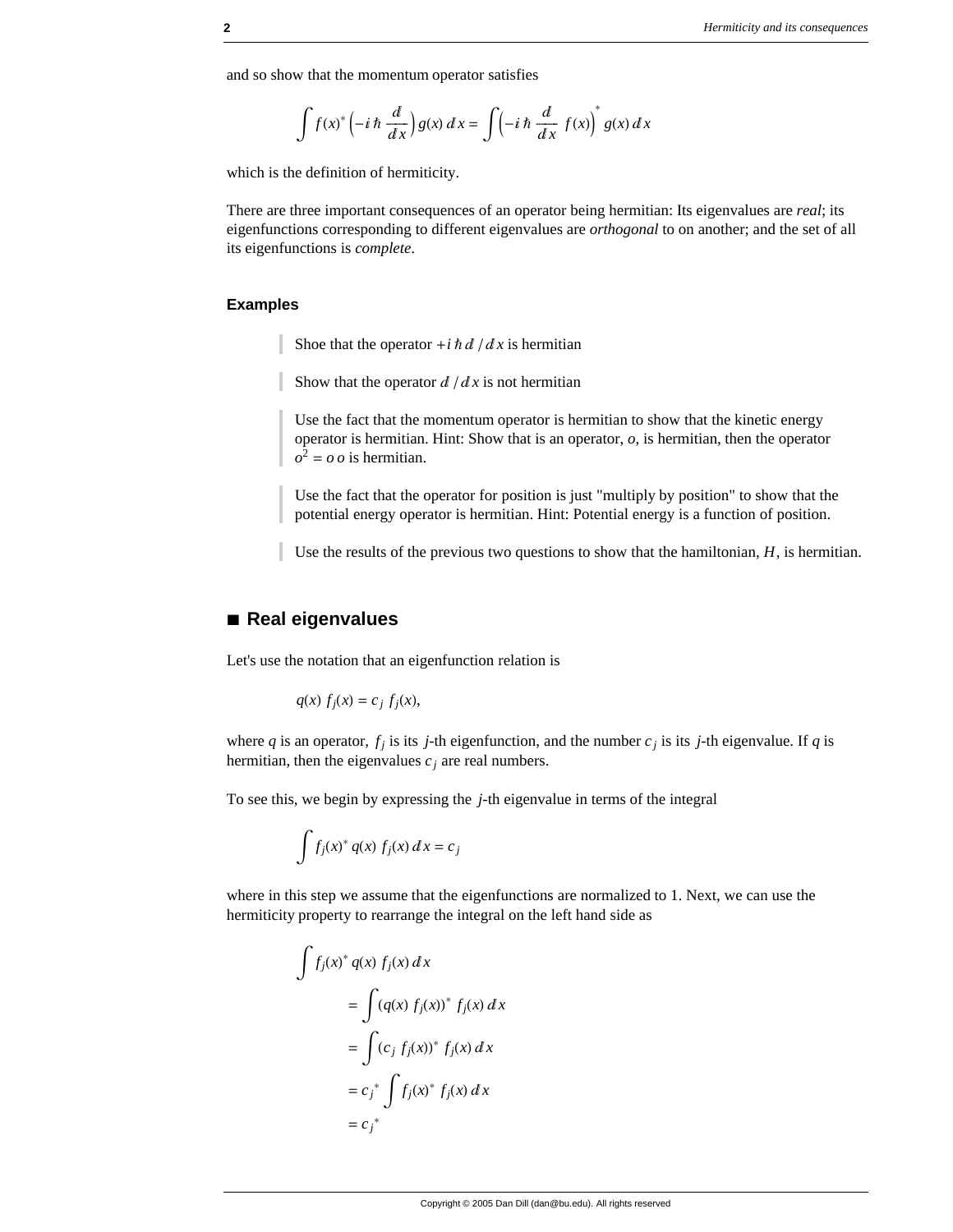But the integral is also equal to  $c_j$  and so we have that

 $c_j^* = c_j$ 

This can only be true if  $c_j$  is a real number.

Show that the total energy of particle in a two dimensional potential must be a real number.

#### **à Orthogonal functions**

If  $f_j$  and  $f_k$  are eigenfunctions of the same hermitian operator but correspond to different eigenvalues,  $c_j \neq c_k$ , then they are orthogonal to one another, in the sense that

$$
\int f_j(x)^* f_k(x) dx = 0.
$$

To see this, we begin with the integral relation

$$
\int f_j(x)^* q(x) f_k(x) dx = c_k \int f_j(x)^* f_k(x) dx.
$$

Next, we can use the hermiticity property to rearrange the integral on the left hand side as

$$
\int f_j(x)^* q(x) f_k(x) dx
$$
  
= 
$$
\int (q(x) f_j(x))^* f_k(x) dx
$$
  
= 
$$
\int (c_j f_j(x))^* f_k(x) dx
$$
  
= 
$$
c_j \int f_j(x)^* f_k(x) dx,
$$

where in the last line we use the fact that the eigenvalues are real. Subtracting these two alternative expressions for the integral, we get

$$
0 = (c_j - c_k) \int f_j(x)^* f_k(x) \, dx.
$$

If the eigenvalues are different, then  $c_j - c_k \neq 0$ , and so the only way the equation can be true is if the integral vanishes,

$$
\int f_j(x)^* f_k(x) dx = 0.
$$

that is, the eigenfunctions corresponding to different eigenvalues are orthogonal.

We can express the orthogonality of different eigenfunctions and the normalization of each eigenfunction in a single *orthonormality relation*,

$$
\int f_j(x)^* f_k(x) dx = \delta_{jk},
$$

in terms of the *Kronecker delta* symbol  $\delta_{jk}$ . The value of  $\delta_{jk}$  is 0 if  $j \neq k$  and is 1 of  $j = k$ .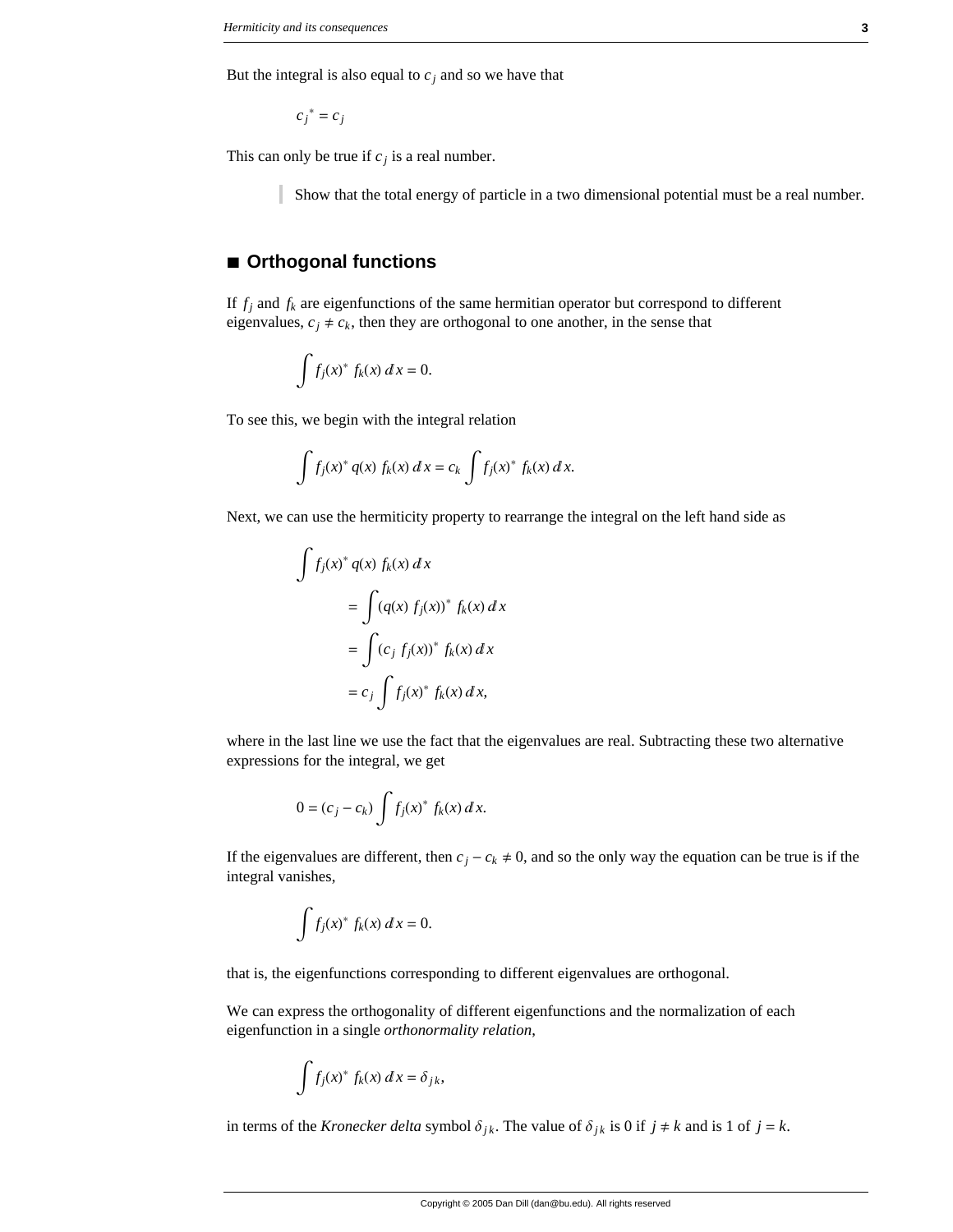What is the value of  $\sum_{j=1}^{5} \delta_{j6}$ ? What is the value of  $\sum_{j=1}^{11} \delta_{j6}$ ? What is the value of  $\sum_{j=1}^{11} \delta_{j6} f_j$ ?

#### **Examples**

The normalized wavefunctions for a particle in an infinite well of width *L* are

 $\psi_i(x) = \sqrt{2/L} \sin(i \pi x/L).$ 

Make a plot of the product  $\psi_2(x) \psi_3(x)$  for  $L = 1$  and use it to assess whether the sum,  $J<sub>0</sub>$  $\int_0^1 \psi_2(x)^* \psi_3(x) dx$ , is zero.

Which of the following integrals must be zero? Hint: The infinite well hamiltonian is hermitian.

$$
\int_0^1 \psi_2(x)^* \psi_2(x) dx,
$$
  

$$
\int_0^1 \psi_2(x)^* \psi_3(x) dx,
$$
  

$$
\int_0^1 \psi_2(x)^* \psi_4(x) dx,
$$
  

$$
\int_0^1 \psi_1(x)^* \psi_5(x) dx.
$$

Here are the hydrogen atom 1s, 3s, 3d, and 5d radial wavefunctions.

1s  
\n2 e<sup>-r</sup> r  
\n3s  
\n
$$
\frac{2 e^{-r/3} r (27-18 r+2 r^2)}{81 \sqrt{3}}
$$
\n3d  
\n
$$
\frac{2}{81} \sqrt{\frac{2}{15}} e^{-r/3} r^3
$$
\n5d  
\n
$$
\frac{2 \sqrt{\frac{2}{35}} e^{-r/5} r^3 (525-70 r+2 r^2)}{46875}
$$

Make a plot of the product  $f_{1s}(r) f_{3s}(r)$  and use it to assess whether the sum,  $\int_0^\infty f_{1s}(r)^* f_{3s}(r) dr$ , is zero.

Which of the following integrals must be zero? Hint: The one-electron-atom hamiltonian for radial motion is hermitian.

$$
\int_0^\infty f_{1s}(r)^* f_{3s}(r) dr,
$$
  

$$
\int_0^\infty f_{1s}(r)^* f_{3d}(r) dr,
$$
  

$$
\int_0^\infty f_{3s}(r)^* f_{3d}(r) dr,
$$
  

$$
\int_0^\infty f_{3d}(r)^* f_{5d}(r) dr.
$$

# **à Completeness prelude: Dirac delta function**

The third property of solutions  $\psi_j$  to a Schrödinger equation is that they form a *complete set*. The term complete is used in the sense that the any function, Y, satisfying the same general conditions may be expressed as a linear combination of the functions that form the complete set,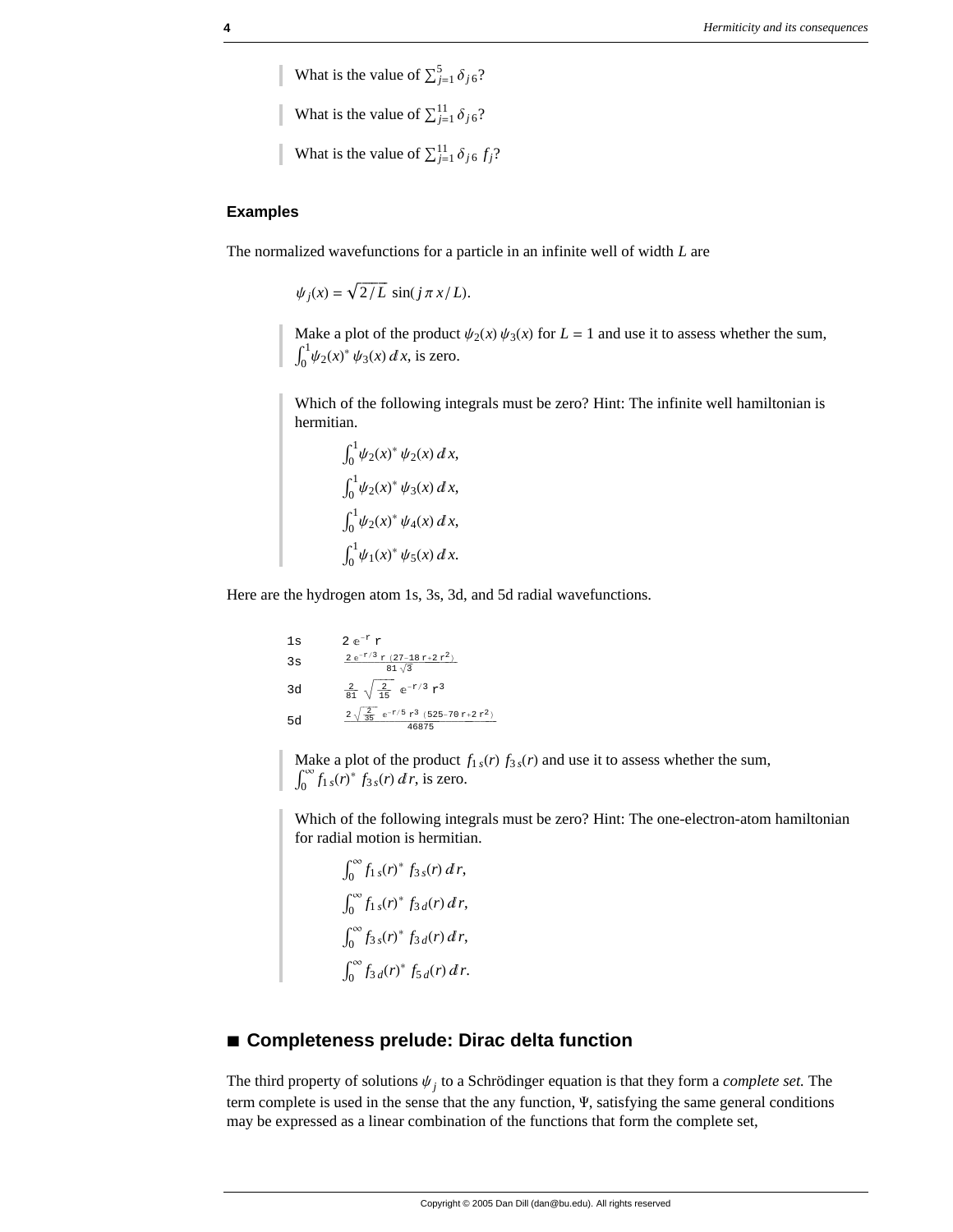$$
\Psi(x) = \sum_{j} \psi_j(x) \, c_j = \psi_1(x) \, c_1 + \psi_2(x) \, c_2 + \psi_3(x) \, c_3 + \dots,
$$

where the sum is over all of the members of the complete set.

In order to use completeness in mathematical manipulations, Dirac, one of the developers of quantum mechanics, found it necessary to introduce a new kind of mathematical function, known as the *delta function*,  $\delta(x'-x)$ . Dirac defined the function to have the following peculiar properties. The delta function is

- is zero everywhere except when its argument is zero, that is except when  $x' = x$ ,
- at  $x = x'$  it is  $\infty$ ,
- è but its total area, including the infinitely high peak, is equal to one!

Because the delta function is infinite when its argument is zero, it is zero elsewhere, but it integrates to 1, it is not a function in the usual sense. The problem is that its numerical value does not vary smoothly from  $x' - x \neq 0$  (where it is 0) to  $x' - x = 0$ , (where it is infinite). For this reason, the delta function is always used only as a factor in an integrand, and its effect there is to select out that part of the other factors in the integrand for which  $x' = x$ .

A good way to see all of these aspects together is to consider the integral of the product of a "normal" function,  $f(x')$ , and the delta function. The product has the value 0 everywhere except where  $x' = x$ (that is, where the function f has the value  $f(x)$ ). The key point is that integrating the product over all values of *x* gives just  $f(x)$ ,

$$
\int f(x') \, \delta(x'-x) \, dx' = f(x).
$$

Show that a special case of this result is that

$$
\int_{-\infty}^{\infty} \delta(x'-x) \, dx' = 1.
$$

Evaluate the following integral.

$$
\int_{-\infty}^{\infty} e^{x^2} \sin(4\,\pi\,x')\,\delta(x'-x)\,dx'.
$$

The answer to this problem may convince you that working with the delta function is quite easy.

A way to think about the delta function is that it acts a filter through which only the value of *f* at  $x' = x$  is able to pass. We can illustrate this *filtering property* of a Dirac delta function by graphing an approximation to it. (We cannot graph the delta function itself, since its single non-zero value is infinite.) . Here are three "rectangle" functions  $g_{\text{rect}}(x - x')$ , each of area 1 and centered at  $x' = 2.5$  but successively narrower widths *w*.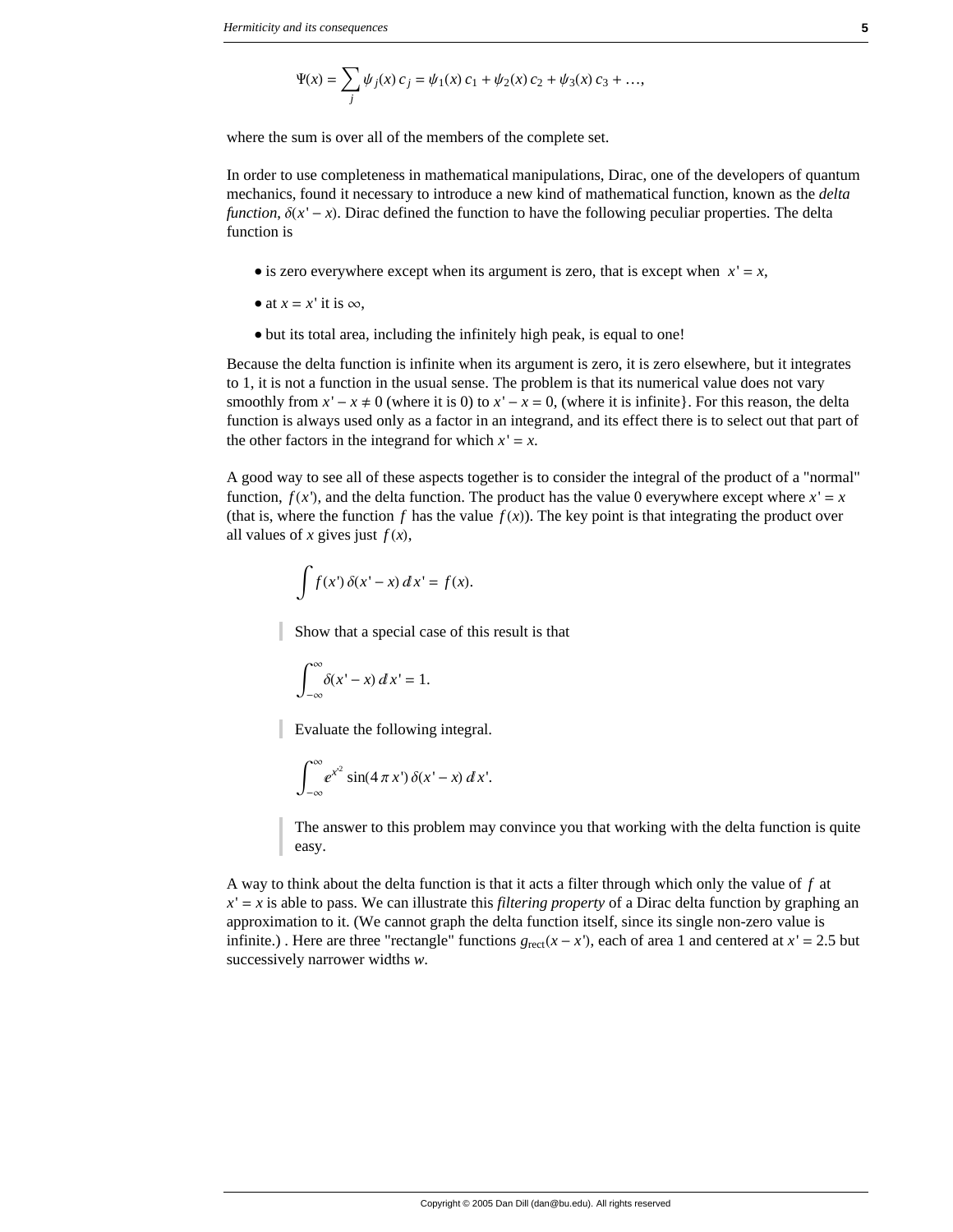

Rectangle functions  $g_{\text{rect}}$  of area 1 and function  $f(x)$ . The average value of  $f(x)$  for the successively smaller rectangles is 1.602, 1.610, and 1.614. In the limit of zero width, the average value is  $f(2.5) = 1.615$ .

Now, consider the integral

$$
\int_{-\infty}^{\infty} f(x) g_{\text{rect}} (x - 2.5) dx.
$$

The integrand vanishes expect where  $g_{\text{rect}}$  is not zero, and so is equal to

$$
\int_{x'-w/2}^{x'+w/2} f(x) g_{\text{rect}} (x-2.5) dx.
$$

If *w* is small enough so that  $f(x)$  does not change much in the region  $x - w/2 \le x \le x + w/2$ , then the integral is approximately equal to

$$
\int_{x-w/2}^{x+w/2} f(x) g_{\text{rect}} (x-2.5) dx \approx \langle f(x) \rangle_w \int_{x-w/2}^{x+w/2} g_{\text{rect}} (x-2.5) dx
$$

where  $\langle f(x) \rangle$ <sub>*w*</sub> is the average value of  $f(x)$  in the region,

$$
\langle f(x) \rangle_w = \frac{1}{w} \int_{x-w/2}^{x+w/2} f(x) dx.
$$

The average value of  $f(x)$  for the successively smaller rectangles shown in the figure is 1.602, 1.610, and 1.614. In the limit of zero width, the average value is  $\langle f(x) \rangle_{w\to 0} = f(2.5) = 1.615$ . As *w* shrinks toward zero,  $\langle f(x) \rangle$  is closer an closer to the value of *f* at the center of the region, *f* (2.5). In the limit  $w \to 0$ ,  $g(2.5) \to \infty$  while the area under *g*<sub>rect</sub> remains 1, and so

$$
\lim_{w \to 0} \int_{x-w/2}^{x+w/2} f(x) g_{\text{rect}} (x-2.5) dx \approx f(2.5) = 1.615.
$$

In this way we see can understand first, what is meant by the Delta function being a function that is zero everywhere except  $x = x'$  where it is infinite height and that has unit area unit area, and second, that such a function used as a factor in an integrand act as a filter to select out the value of the rest of the integrand at  $x = x'$ .

Rectangle functions are one of many examples of approximations to a delta function. Another example of an approximation to the delta function is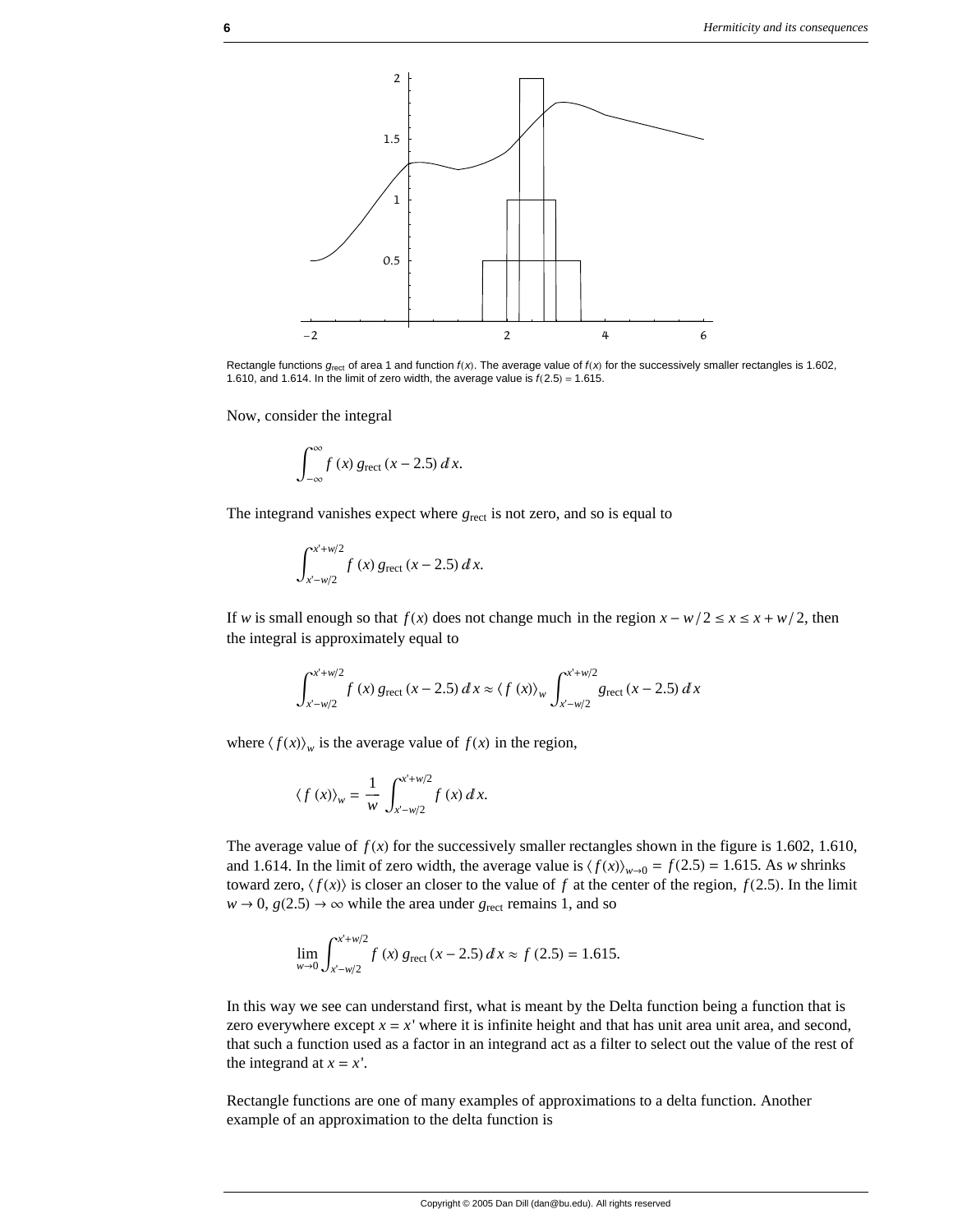$$
s_{\epsilon}(x) = \frac{1}{\pi} \frac{\sin(x/\epsilon)}{x},
$$

which behaves more and more as a delta function the smaller the value of  $\epsilon$ . To see this, here is a plot of this function for  $\epsilon = 1$  (low, broad peak) and  $\epsilon = 0.1$  (narrow, high peak).



The key feature of the function  $s_{\epsilon}(x)$  is that its integral is close to one, the more so the smaller the value of  $\epsilon$ . This behavior is illustrated in the following plot of the value of the integral  $\int_{-10}^{10} s_{\epsilon}(x) dx$ for values of  $\epsilon$  from 0.1 to 0.2.



From this behavior we extrapolate that in the limit  $\epsilon \to 0$ ,  $s_{\epsilon}(x)$  is zero everywhere except at  $x = 0$ , where it is infinite, and that its integral over all space is one. That is, we conclude that

$$
\lim_{\epsilon \to 0} s_{\epsilon}(x) = \lim_{\epsilon \to 0} \frac{1}{\pi} \frac{\sin(x/\epsilon)}{x} = \delta(x).
$$

There are many other approximations to the delta function. They share the feature that they become exact only in a limit. We'll learn about a particular class of these approximations when we discuss some of the formal aspects of quantum theory. We'll also see how the delta function makes it possible for use to normalize unbound wave functions, even though they oscillate about zero out to infinite distance.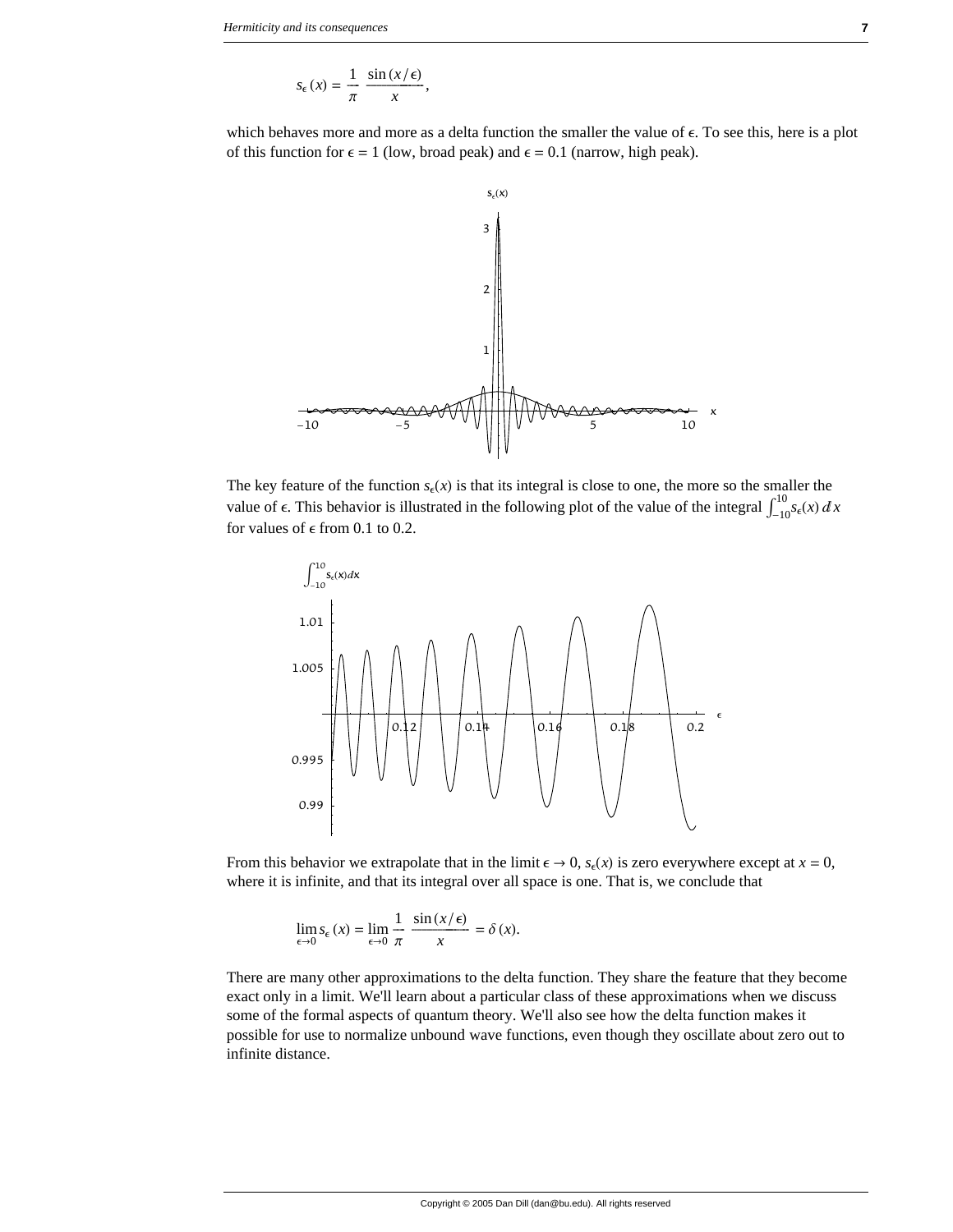#### **à Completeness**

A way to understand the idea of completeness is to consider the analogous problem of expressing a vector in terms of its components. (These components are the vector analogues of the coefficients  $c_j$ .) In three dimensions we can express an arbitrary vector,  $\vec{r}$ , as

$$
\vec{r} = \hat{i} r_x + \hat{j} r_y + \hat{k} r_z,
$$

in terms if the components,  $r_x = \hat{i} \cdot \vec{r}$ , etc., along the three orthogonal axes and the unit vectors along those axes. Now, we can rearrange this expansion as follows:

$$
\vec{r} = \hat{i} r_x + \hat{j} r_y + \hat{k} r_z = \hat{i} \hat{i} \cdot \vec{r} + \hat{j} \hat{j} \cdot \vec{r} + \hat{k} \hat{k} \cdot \vec{r} = (\hat{i} \hat{i} + \hat{j} \hat{j} + \hat{k} \hat{k}) \cdot \vec{r}.
$$

Comparing the first and last expressions, it is evidently so that

$$
1 = \hat{i}\,\hat{i} + \hat{j}\,\hat{j} + \hat{k}\,\hat{k}
$$

in the sense of an operator identity. This identity is known as the *completeness relation* for the unit wectors of the three dimensional space. The quantities  $\hat{i}$ , etc., are known a dyadics, and the implied vectors of the three dimensional space. The quantities  $\hat{i}$ , etc., are known a dyadics, and the implied operation is the dot product. Dyadics are special in that they behave like two samurai warriors standing back to back, at the ready to fend of as a pair attackers that may come from any direction,

$$
\vec{r} \cdot \hat{i} \hat{i} = r_x \hat{i},
$$

$$
\hat{i} \hat{i} \cdot \vec{r} = \hat{i} r_x.
$$

The unit vector completeness relation is a compact statement of the fact that any vector in three dimensional space may be expressed in terms of its components along the units vectors of the space.

> Express the vector of length 4.21 directed along  $\theta = 45.3^{\circ}$ ,  $\phi = 113^{\circ}$  in terms of the unit vectors  $\hat{i}$ ,  $\hat{j}$  and  $\hat{k}$ . Answer:  $\vec{r} = -\hat{i} \cdot 2.75 + \hat{j} \cdot 1.17 + \hat{k} \cdot 2.96$ .

8−1.16925, 2.75458, 2.96129<

The generalization of the unit vector completeness relation to a set of functions is

$$
\delta(x'-x) = \sum_j \psi_j(x) \psi_j^*(x'),
$$

where the sum is over all of the eigenfunctions of the complete set.

Because delta functions take on infinite values, but integrate to 1, they are not functions in the usual sense; that is, their numerical value does not vary smoothly from  $x \neq x'$  to  $x = x'$ . For this reason, Dirac delta functions are always used only as elements of an integrand, and their effect there, as we have seen, is to select out that part of the integrand for which  $x' = x$ ,

$$
\int f(x') \, \delta(x'-x) \, dx' = f(x).
$$

Earlier we illustrated the *filtering property* of a Dirac delta function by graphing successively better approximations to it.

We can explore delta functions expressed as sums of products of eigenfunctions in the same way. To do this, however, we need to take account of a practical complication: Since typically the number of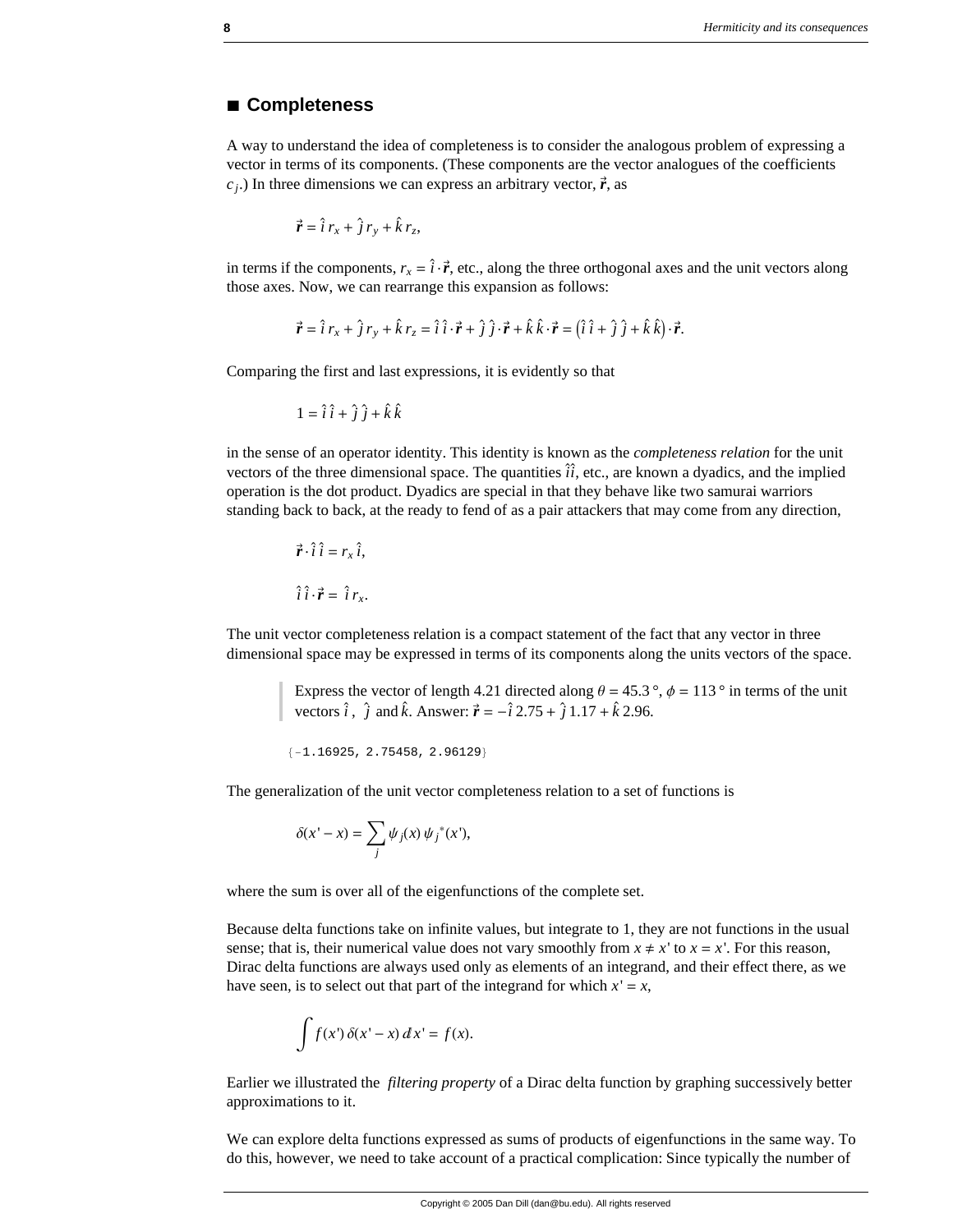eigenfunctions of an operator is infinite, the definition of the Dirac delta function has an infinite number of terms. Since we can only work with a finite number of terms in any numerical evaluation of the sum, the best we can do is to approximate the sum in terms of a finite number, *n*, of products if functions from a particular basis,

$$
\delta(x'-x) \approx \sum_{j=1}^n \psi_j^*(x') \psi_j(x).
$$

The more terms we include in the sum, the better the approximation.

#### **Square-well approximation to the delta function**

Here are successively better approximations to a Dirac delta function centered at  $x = 0.7$ , using an square-well basis for a well extending form  $x = 0$  to  $x = 1$ .



Approximations to Dirac delta function  $\delta(X - 0.7)$  using a finite (and so incomplete) square well basis. The approximations correspond to the including the first n square well functions, from just one to 50 basis functions, in the Dirac delta function sum. The central peak becomes narrower and higher as more basis functions are included. In the limit of an infinite number of basis functions, the central peak would have zero width, infinite height, and area 1.

The more terms included in the sum, the better the approximation. The approximation becomes exact in the limit of including the infinite number of square-well wavefunctions in the sum.

#### **Harmonic oscillator approximation to the delta function**

Here are successively better approximations to a Dirac delta function centered at  $x = 1$ , using an harmonic oscillator basis.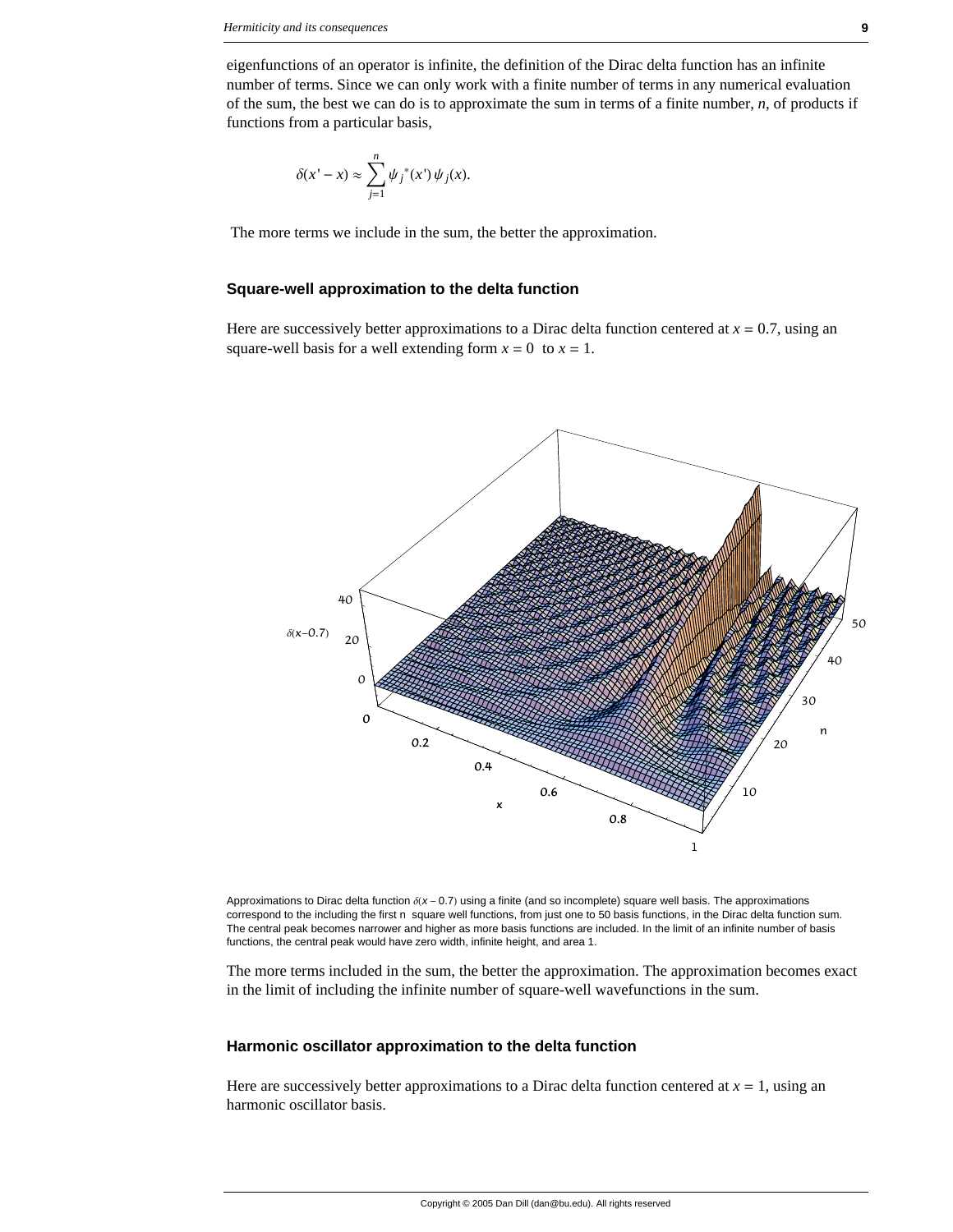

Approximations to Dirac delta function  $\delta(\rho - 1)$  using a finite (and so incomplete) harmonic oscillator basis. The five approximations correspond to the including the first 5 (lowest central peak), 10, 20, 50, and 100 (highest central peak) harmonic oscillator basis functions in the Dirac delta function sum. The central peak becomes narrower and higher as more basis functions are included. In the limit of an infinite number of basis functions, the central peak would have zero width, infinite height, and area 1.

The more terms included in the sum, the better the approximation. The approximation becomes exact in the limit of including the infinite number of harmonic oscillator wavefunctions in the sum.

## **à Comparison of vector and function completeness relations**

Once we have extended the idea of completeness to functions, we can proceed by analogy with basis vectors in three dimensional space to express a function,  $\Psi(x)$ , in terms of a basis of functions,  $\psi_i(x)$ .

Completeness relation:

 $1 = \hat{i} \hat{i} + \hat{j} \hat{j} + \hat{k} \hat{k}$ , unit vectors in three dimensional space

$$
\delta(x'-x) = \sum_{j} \psi_j^*(x') \psi_j(x)
$$
, basis functions in infinite dimensional (Hilbert) space

Orthonormality:

$$
\hat{i} \cdot \hat{j} = \delta_{i j}
$$

$$
\int \psi_i(x)^* \psi_j(x) dx =
$$

 $\delta_{i,i}$ 

Expansion in basis:

$$
\vec{r} = (\hat{i} \hat{i} + \hat{j} \hat{j} + \hat{k} \hat{k}) \cdot \vec{r}
$$
  
=  $\hat{i} r_x + \hat{j} r_y + \hat{k} r_z$ , vector expanded in basis of unit vectors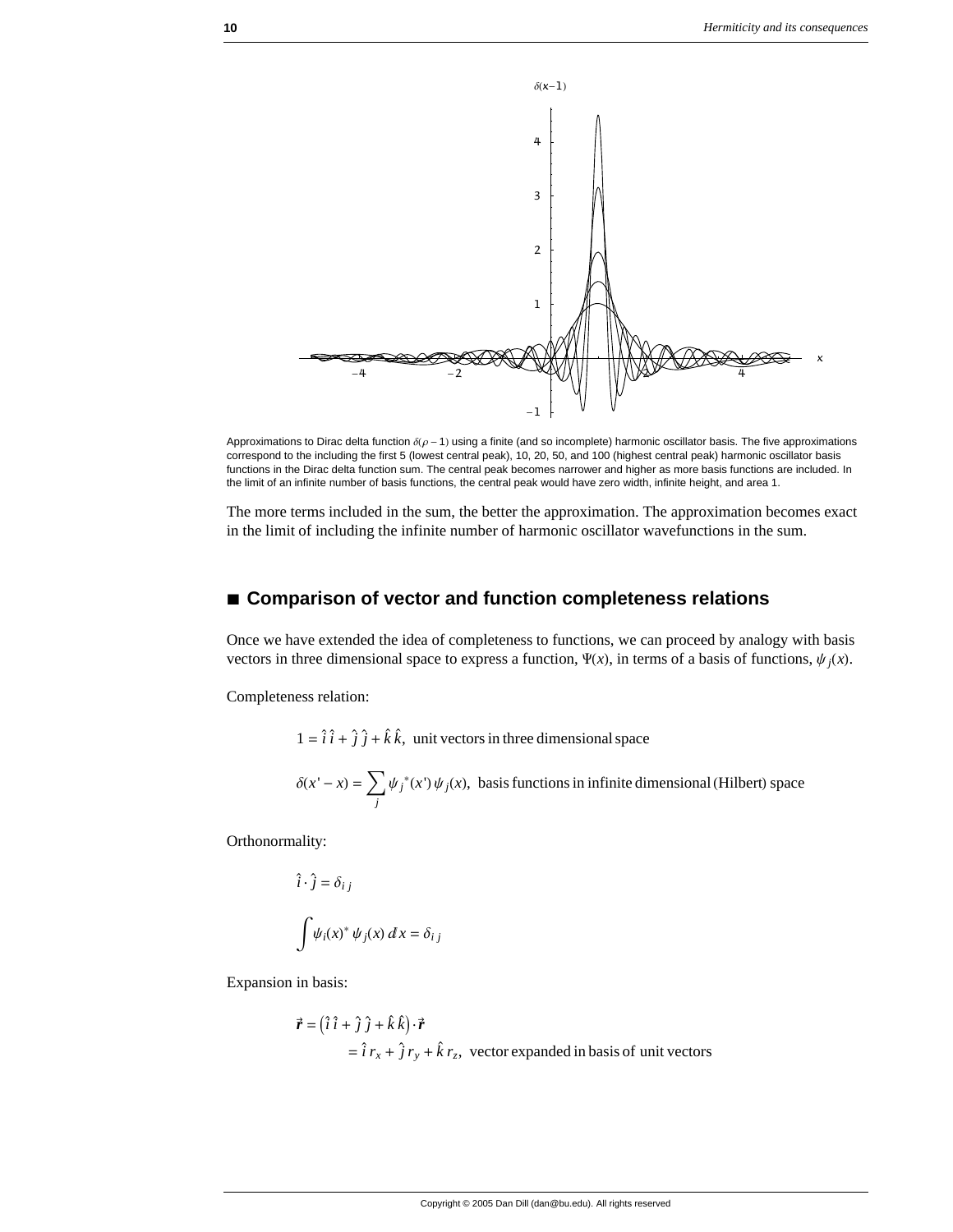$$
\Psi(x) = \int \Psi(x') \sum_{j} \psi_j^*(x') \psi_j(x) dx'
$$
  
= 
$$
\sum_{j} \psi_j(x) \int \Psi(x') \psi_j^*(x') dx'
$$
  
= 
$$
\sum_{j} \psi_j(x) c_j
$$
  
= 
$$
\psi_1(x) c_1 + \psi_2(x) c_2 + \psi_3(x) c_3 + \dots, \text{ function expanded in basis of functions}
$$

Expansion coefficients:

 $r_x = \hat{i} \cdot \vec{r}$ , etc., projection of vector along unit vector

$$
c_1 = \int \psi_1(x)^* \Psi(x) dx
$$
, etc., "projection" of function " along " basis function

There are two ways this expansion scheme is used. First, by expressing a known function in terms of basis functions, expectation values can be expressed in terms of those of the basis functions.

> Assume an electron in a square well is prepared in the superposition of square well states  $\Psi = \sqrt{0.2} \psi_1 + \sqrt{0.5} \psi_2 + \sqrt{0.3} \psi_3$ . Show that  $\sqrt{0.2} = \int \psi_1(x)^* \Psi(x) dx$ .

Show that  $\Psi$  is normalized to 1. Hint: Evaluate  $\int \Psi(x)^* \Psi(x) dx$ .

Derive an expression for the energy of the electron described by  $\Psi$ . Hint: Evaluate the expectation value of the square well hamiltonian,  $\langle H \rangle = \int \Psi(x)^* H \Psi(x) dx$ . Answer:  $0.6125 h<sup>2</sup>/(m L<sup>2</sup>).$ 

Second, by expressing an unknown function in terms of basis functions, the expansion coefficients can be treated as unknown parameters, and then the Schrödinger equation used to generate a linear system whose solution is the values of the expansion coefficients. This latter technique is used in most numerical solutions of the Schrödinger equation for many-electron atoms and molecules We will discuss it further when we take up various methods of approximations used in quantum chemical calculations.

## **à Effect of interactions on wavefunctions**

Since the Hamiltonian is hermitian, its eigenfunctions form a complete set. We can use this completeness to analyze the effect of an interaction on a system that is in an energy eigenstate. In this way, for example, we can understand how the interaction of an oscillating electric field (light) mixes different states. Because of the universality of completeness, the analysis we now is the basis of the general framework for treating interactions in quantum system.

Let represent the interaction by the operator op. The effect of op is to alter any eigenstate of the system. Formally, this means that

$$
op \psi_i(x) = f_i(x) \neq constant \times \psi_i(x).
$$

that is,  $f_i(x)$  is generally different from  $\psi_i(x)$ . Whatever  $f_i(x)$  is, we can always use the completeness of the energy eigenstates to see that  $f_i(x)$  is a mixture of energy eigenstates.

$$
f_i(x) = \int f_i(x') \, \delta(x' - x) \, dx' = \int f_i(x') \sum_j \psi_j^*(x') \, \psi_j(x) \, dx' = \sum_j \psi_j(x) \, c_{j,i},
$$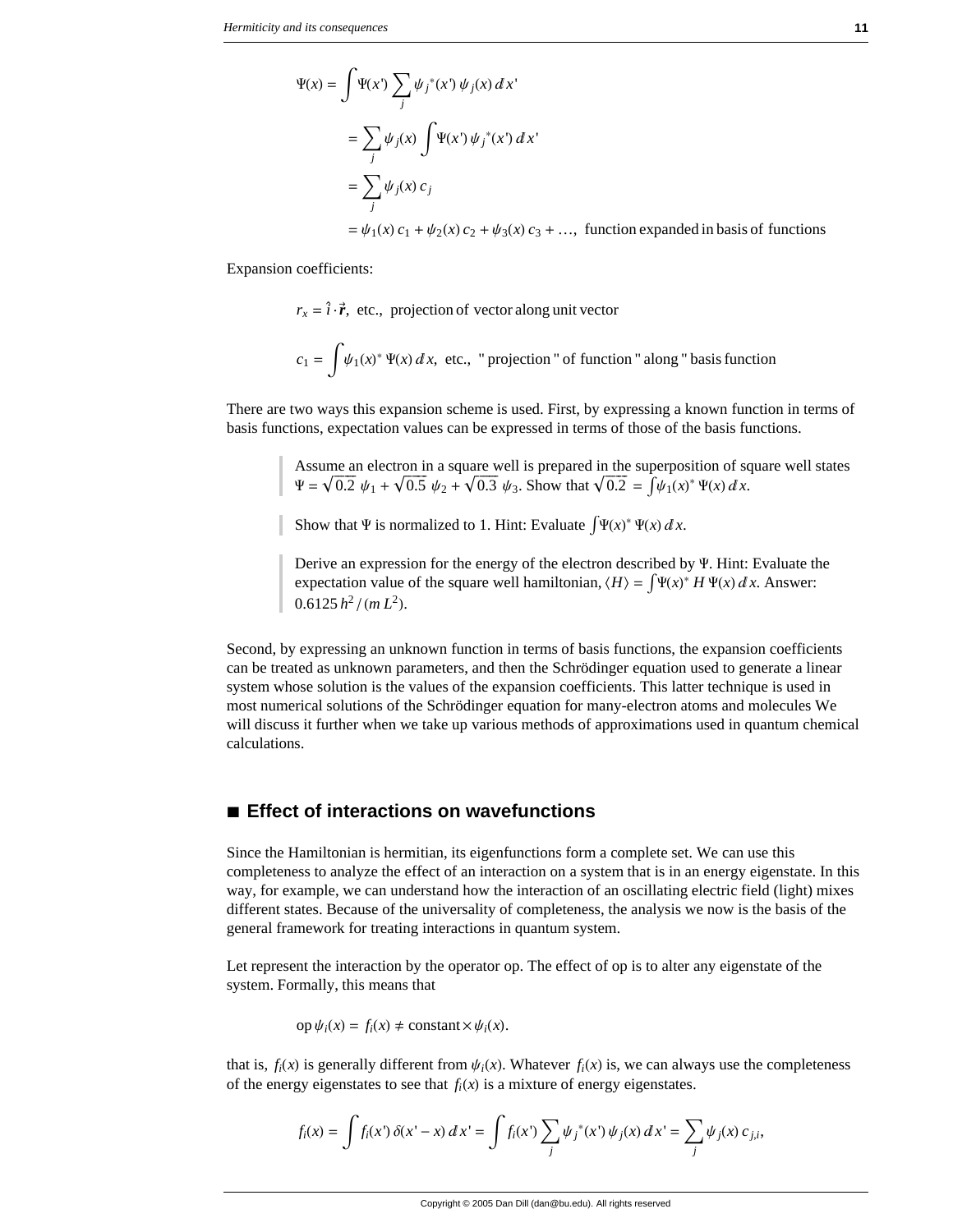where

$$
c_{j,i} = \int \psi_j^*(x^*) f_i(x^*) dx' = \int \psi_j^*(x^*) \, \mathrm{op}\, \psi_i(x^*) dx'.
$$

Because  $c_{j,i}$  is characterized by two indices, it is called the  $j$ ,  $i$ -th *matrix element* of the operator op.

Now, we can treat  $f_i(x)$  as a probability amplitude and then use the Born recipe to calculate the corresponding probability density,

$$
|f_i(x)|^2 = \left(\sum_k \psi_k(x) c_k\right)^* \sum_j \psi_j(x) c_j.
$$

The total probability is

$$
\int |f_i(x)|^2 dx =
$$
  

$$
\int \left( \sum_k \psi_k(x) c_{k,i} \right)^* \sum_j \psi_j(x) c_{j,i} dx = \sum_j |c_{j,i}|^2 \int |\psi_j(x)|^2 dx = \sum_j |c_{j,i}|^2,
$$

where in the second to last equality we use the fact that the eigenfunctions for different energies are orthogonal, and in the last equality we assume that the eigenfunctions are normalized. This means that

$$
|c_{j,i}|^2 = \left| \int \psi_j^*(x') \operatorname{op} \psi_i(x') dx' \right|^2
$$

is the relative probability that the effect of the interaction (represented by the operator op) is to change the system from state  $\psi_i$  to state  $\psi_j$ . This is a general result: The probability of a transition is always proportional to the squared modulus of the corresponding matrix element.

Here is an example. The effect of the oscillating electric field of light polarized along the *x* axis is to create an oscillating electric dipole, proportional to its displacement *x* along the electric field direction. This means that the operator for the interaction with light is proportional to *x*, and so the probability of a transition from state  $\psi_i$  to state  $\psi_j$  is proportional to

$$
|c_{j,i}|^2 = \left| \int \psi_j^*(x') \, x' \, \psi_i(x') \, dx' \right|^2
$$

For a particle confined to the region  $0 \le x \le 1$ , the wavefunctions are

```
psi[j, x] := \sqrt{2} \sin[j \pi x]
```
and the squared matrix elements for the first ten energy levels are

vals = Integrate[psi[#, x] (x - 1/2) psi[1, x], {x, 0, 1}]<sup>2</sup> & /@ Range[10] // N

```
{0.0324456, 0.000207652, 0.0}0.000015762, 0., 2.66931×10<sup>-6</sup>, 0., 6.83974×10<sup>-7</sup>}
```
Here the interaction operator is op  $= x - 1/2$ , since the induced dipole is with respect to the center of the region. The total of the squared matrix elements is

```
valsTotal = Plus @@ vals
```
0.0326723